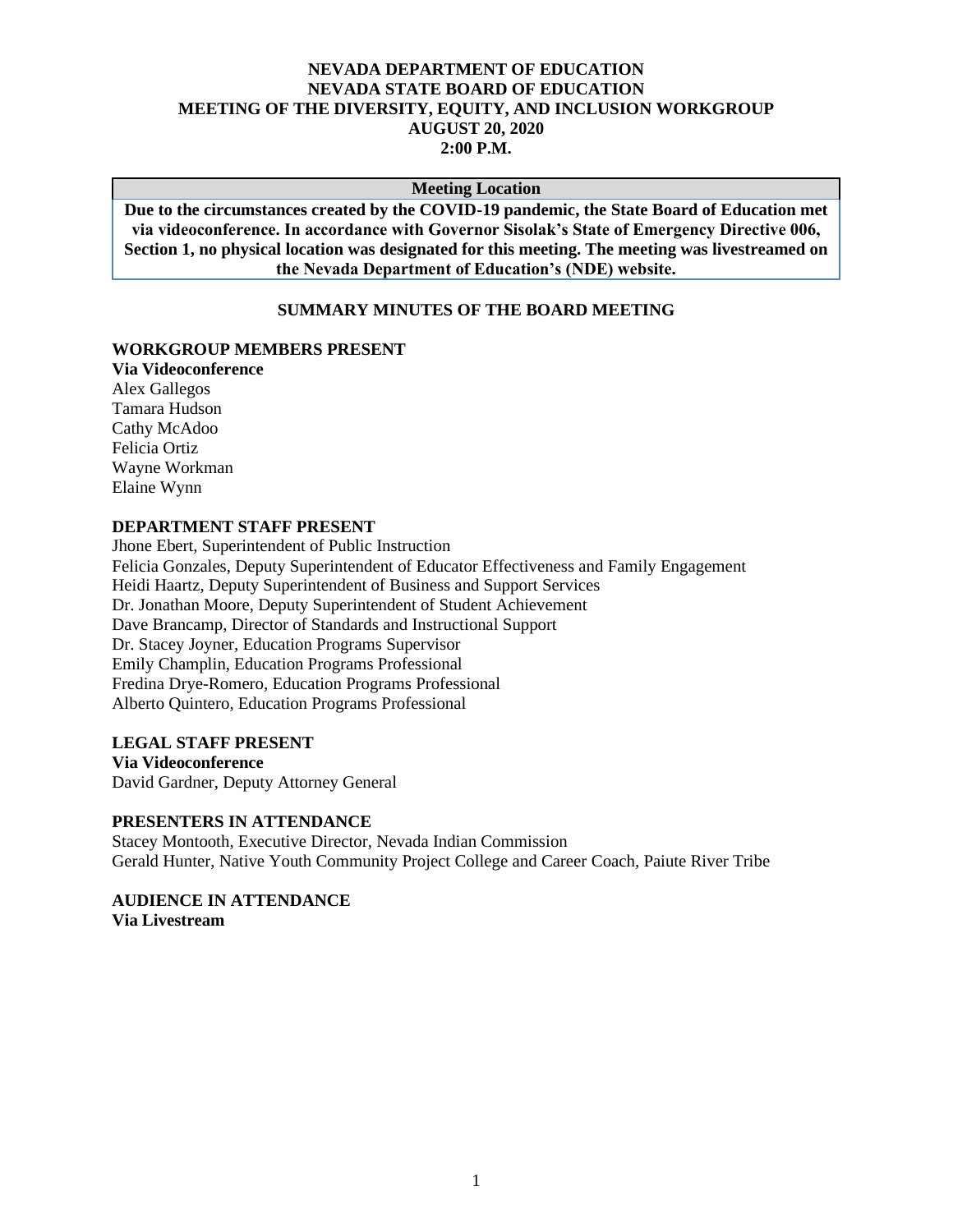# **1: CALL TO ORDER; ROLL CALL**

Meeting called to order at 2:01 P.M. by President Elaine Wynn. Quorum was established.

# **2: PUBLIC COMMENT #1**

No public comment.

# **3: APPROVAL OF THE JUNE 29, 2020 DIVERSITY, EQUITY, AND INCLUSION WORKGROUP MINUTES**

**Member Cathy McAdoo moved to approve the minutes of the June 29, 2020 Diversity, Equity, and Inclusion Workgroup meeting. Member Tamara Hudson seconded. Motion passed.** 

## **4: PRESIDENT'S REPORT**

President Wynn thanked Members Alex Gallegos and Wayne Workman for joining the Workgroup. President Wynn passed leadership of the Workgroup to Member Tamara Hudson. At the first meeting of the Diversity, Equity, and Inclusion (DEI) Workgroup, they focused on the issues of equity and justice as it relates to the digital divide in Nevada. President Wynn and the Nevada Department of Education (NDE) have worked with the Governor's COVID-19 Taskforce and other community partners to address the digital divide, including the launch of ConnectingKidsNV, an effort to provide students with broadband and devices.

# **5: INFORMATION AND DISCUSSION REGARDING THE STATUS OF THE DIGITAL DIVIDE IN NEVADA**

Superintendent Ebert presented an Update regarding efforts to close the digital divide in Nevada. The Nevada Department of Education (NDE or Department) has been working with Brian Mitchell, the Director of the Governor's Office of Science, Innovation & Technology (OSIT), the COVID-19 Taskforce, and President Wynn to meet the need of every child and family in the State, with data points specific to accessibility to broadband and devices being tracked by individual student.

Director Mitchell has worked with the Chief Information Officers of the 17 school districts as well as the State Public Charter School Authority. OSIT has also facilitated the disbursement of 18,064 hotspots as part of the T-Mobile settlement. ConnectingKidsNV.org emphasizes the push for connectivity in Clark County, however it is a statewide effort to connect all children. In addition, the COVID-19 Task Force launched the Family Support Center, which assists families in attaining devices and gaining connectivity; their phone number is 888-616-2476. The call center is staffed Monday-Saturday, 7 A.M. to 6 P.M. The support center is also reaching out to community centers and organizations to ensure that they spread the word regarding accessibility options and opportunities.

At the direction of the Workgroup, the Department drafted letters regarding broadband connectivity and devices be sent to Nevada's federal representatives as well as the State legislature. The State Board of Education approved the letters at their August meeting. Assembly Bill (AB) 3, which allocated \$50 million through the federal CARES Act, can be used to support funding for broadband and devices. The application for AB 3 funds was released on August 6, and applications have already been submitted by five districts and funding has been disbursed accordingly. AB 3 funding was allocated per-pupil and prioritized elementary school students who need assistance with reading, English learners, students eligible for free-or-reduced-price-lunch, students performing at or below the 25<sup>th</sup> percentile, and students attending schools performing in the bottom 10 percent are prioritized.

Superintendent Ebert reflected that a fire was lit by the Workgroup and community to come together and provide connectivity and devices to every student and family, and she was proud to work with such dedicated community partners, including OSIT, the COVID-19 Taskforce, Kirsten Searer, President of the Public Education Foundation, Tami Hance, President and CEO for Communities in Schools, and Punam Mathur, Executive Director of the Elaine P. Wynn & Family Foundation.

President Wynn also recognized Member Felicia Ortiz for outreach to the Latinx community. Member Ortiz worked to match donors of devices in the community to families on the Clark County School District Padres y Madres/Recursos para Los Padres page. They have provided 70 students with permanent personal devices and are coordinating with schools to ensure there is no duplication of effort.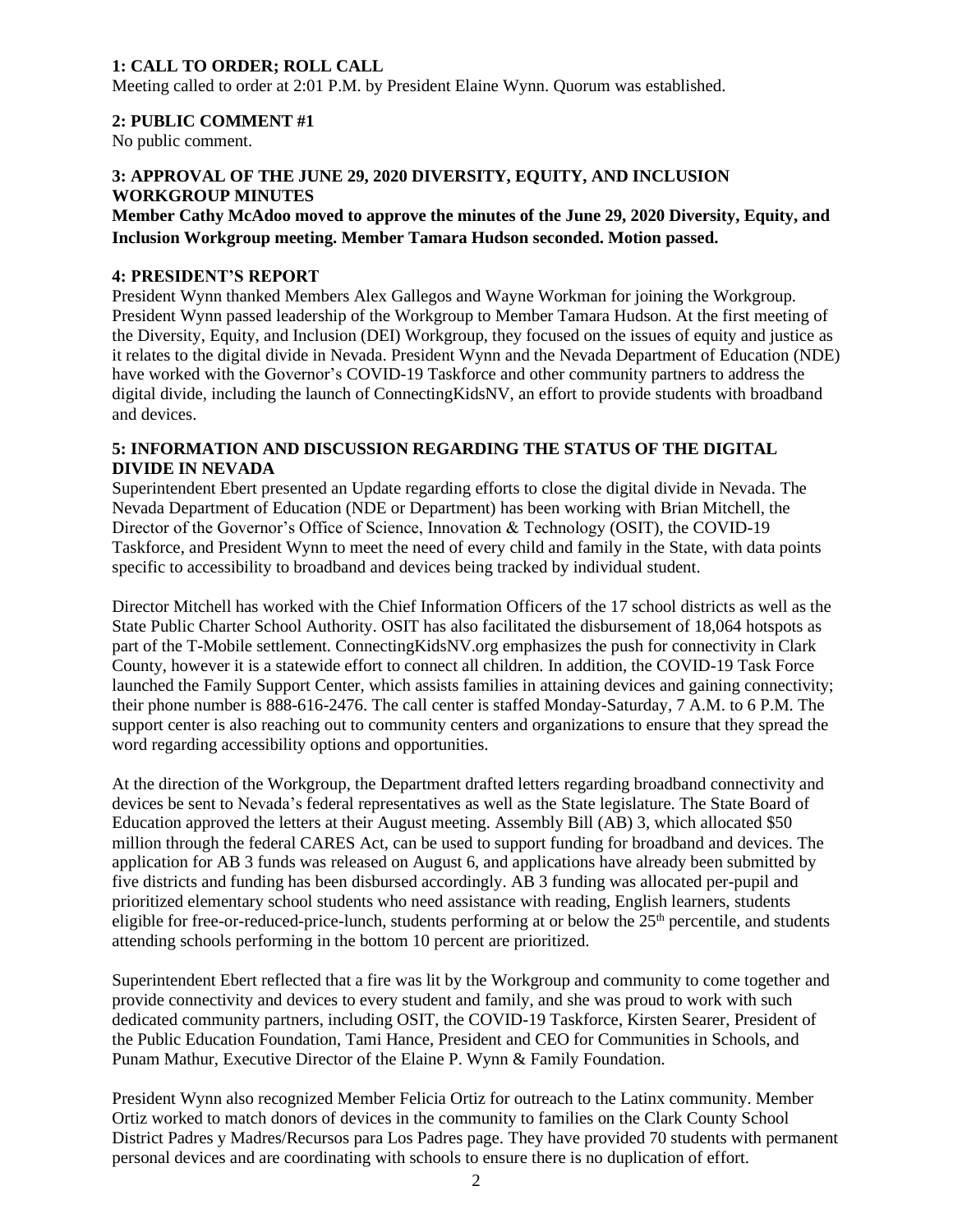## **6: INFORMATION AND DISCUSSION REGARDING INDIAN EDUCATION**

Fredina Drye-Romero, Education Programs Professional; Stacey Montooth, Executive Director of the Nevada Indian Commission; and Gerald Hunter, College and Career Coach of the Yerington Paiute Tribe, conducted a PowerPoint presentation regarding [Indian Education.](http://www.doe.nv.gov/uploadedFiles/ndedoenvgov/content/Boards_Commissions_Councils/State_Board_of_Education/2020/August/DEIWorkgroup.pdf) Dave Brancamp, Director of Standards and Instructional Support; Dr. Stacey Joyner, Education Programs Supervisor; Emily Champlin, Education Programs Professional; and Alberto Quintero, Education Programs Professional, were also present to contribute to the presentation.

Ms. Drye-Romero is part of the Southern Paiute Tribe and enrolled with the Kaibab Band of Paiute in Northern Arizona, with close affiliations to her mother's Tribe, the Moapa Band of Paiutes. Stacey Montooth is a citizen of the Walker River Paiute Tribe, and Gerald Hunter's affiliations are Pyramid Lake Paiute, Washoe, and Oglala Lakota.

Member Ortiz asked if Nevada Administrative Code (NAC) 391.233, which relates to an endorsement and related exemption to teach Great Basin Native American language, specifies only one language or a specific language. Ms. Drye-Romero noted that the Great Basin Native American Language Endorsement refers to four languages indigenous to the region's tribes: Southern Paiute, Northern Paiute, Washoe, and Western Shoshone. Of the 17 districts in the State, the only district to provide this opportunity is the Washoe County School District (WCSD), which offers Northern Paiute to any students interested in learning the language. Member Ortiz asked if there was a reason that WCSD was the only district to participate, such as a lack of resources or lack of effort. Ms. Drye-Romero noted that it is a combination, but an additional issue is the loss of fluent speakers available to teach languages. This issue is being addressed in part by younger speakers, as well as history and language symposia hosted to share information and model systems. Douglas County School District is currently attempting to add a Native American Language class, but it is a long process to draft curriculum to content standards. Member Wayne Workman added that districts are open to providing language instruction, but have struggled to match resources; for example, Lyon County School District had struggled to find a qualified teacher to instruct students.

Member Ortiz applauded Mr. Hunter's work and supported tracking his progress to illustrate his success in such a way that the program could be modeled and replicated for other groups. Mr. Hunter added that habitual truancy dropped from 59% in year one to 4% in year three. Member Ortiz agreed that children feeling valued, appreciated, and respected, including feeling that their culture is valued and respected, is a primary factor in having students attend and succeed in school. President Wynn seconded this. Ms. Drye-Romero clarified that that the Nevada Youth Community Project was meant to develop a best practices model which could later be integrated into the State. The current grant was written very specifically and has seen great success, and there is hope that future grants and funding can be acquired to expand Indian Education programs in Nevada.

Member Ortiz asked about the total number of birth through five students that could be served, versus the number currently being served. Ms. Champlin requested time to check the numbers but did report that Nevada is currently only serving 11% of four-year-olds in the Nevada State Pre-K program. Dr. Joyner noted that Head Start is a federally funded program that serves children birth to five who are at 100% at the poverty level or below. The State Pre-K program has an income limit of 200% of the poverty level. Placement of the State Pre-K programs must be done in such a way that they do not draw away students already enrolled in Head Start programs. Member Ortiz emphasized that early childhood partners are crucial in getting complete counts for the 2020 Census, as birth through five are critically undercounted.

President Wynn noted that multicultural standards and multicultural education is critical and would be an appropriate strand for the DEI Workgroup to track. She also referenced a Nevada Independent article which discussed a partnership with the Walden Family Foundation to investigate the impact of COVID-19 on rural education.